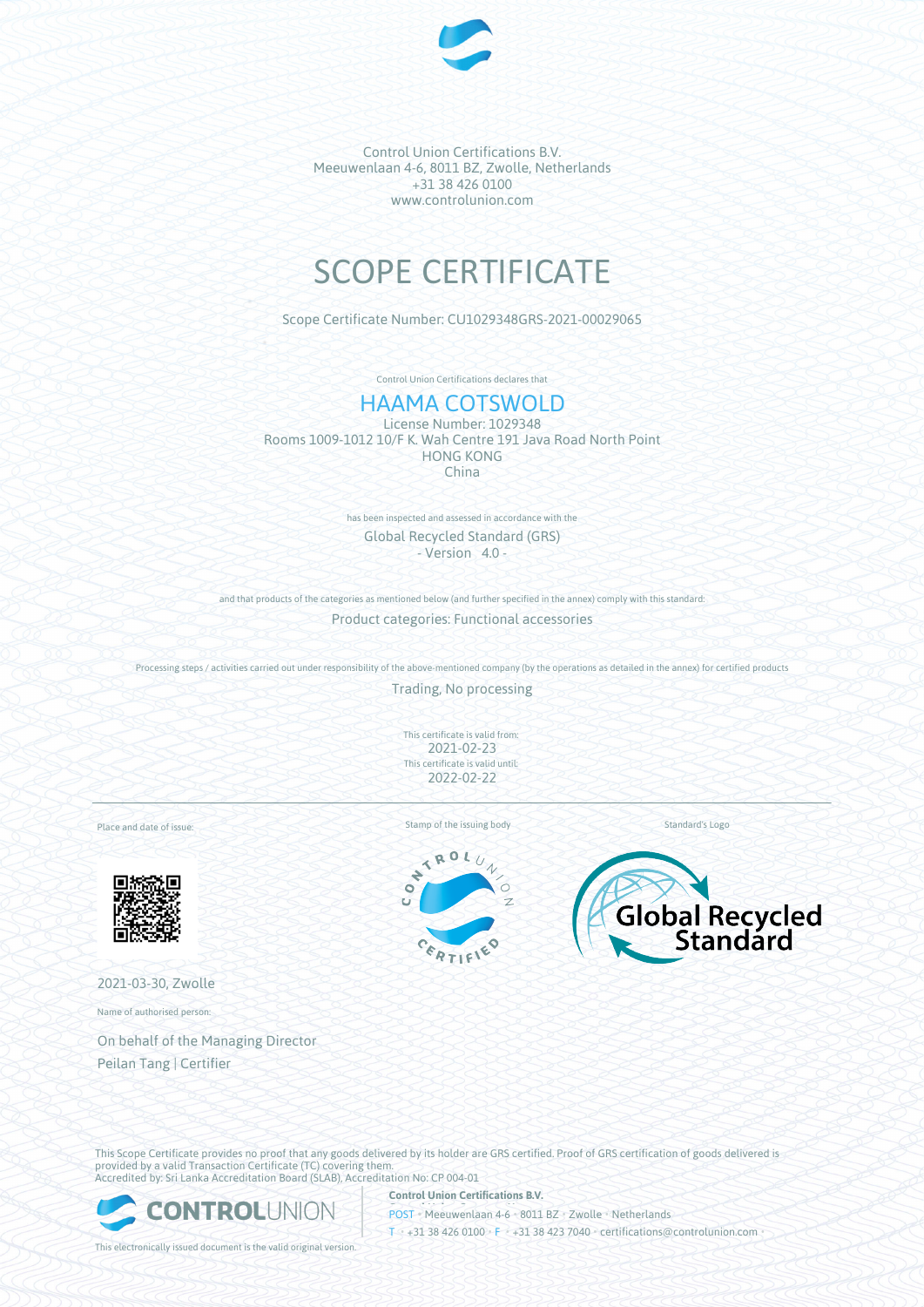

#### Control Union Certifications B.V. Meeuwenlaan 4-6, 8011 BZ, Zwolle, Netherlands +31 38 426 0100 www.controlunion.com

## **HAAMA COTSWOLD Global Recycled Standard (GRS)**

Products Annex to certificate no. CU1029348GRS-2021-00029065 In specific the certificate covers the following products:

| <b>Product category</b>       | <b>Product details</b> | <b>Material composition</b>                                                          | Label grade   |  |
|-------------------------------|------------------------|--------------------------------------------------------------------------------------|---------------|--|
| <b>Functional accessories</b> | Interlining            | 100.0% Recycled Post-Consumer Polyester                                              | Post-Consumer |  |
| <b>Functional accessories</b> | Interlining            | 100.0% Recycled Post-Consumer Polyester                                              | Post-Consumer |  |
| <b>Functional accessories</b> | Interlining            | 100.0% Recycled Post-Consumer Polyester                                              | Post-Consumer |  |
| <b>Functional accessories</b> | Interlining            | 100.0% Recycled Post-Consumer Polyester                                              | Post-Consumer |  |
| <b>Functional accessories</b> | Interlining            | 65.0% Recycled Post-Consumer Polyester<br>35.0% Conventional Cotton                  | Post-Consumer |  |
| <b>Functional accessories</b> | Interlining            | Post-Consumer<br>30.0% Conventional Cotton<br>70.0% Recycled Post-Consumer Polyester |               |  |
| <b>Functional accessories</b> | Interlining            | Post-Consumer<br>80.0% Recycled Post-Consumer Polyester<br>20.0% Conventional Cotton |               |  |
| <b>Functional accessories</b> | Interlining            | 10.0% Conventional Other [rubber]<br>90.0% Recycled Post-Consumer Polyester          | Post-Consumer |  |

Products made with Organic fibers are also certified to the Organic Content Standard or Global Organic Textile Standard.

Place and date of issue:



2021-03-30, Zwolle

Name of authorised person:

On behalf of the Managing Director Peilan Tang | Certifier